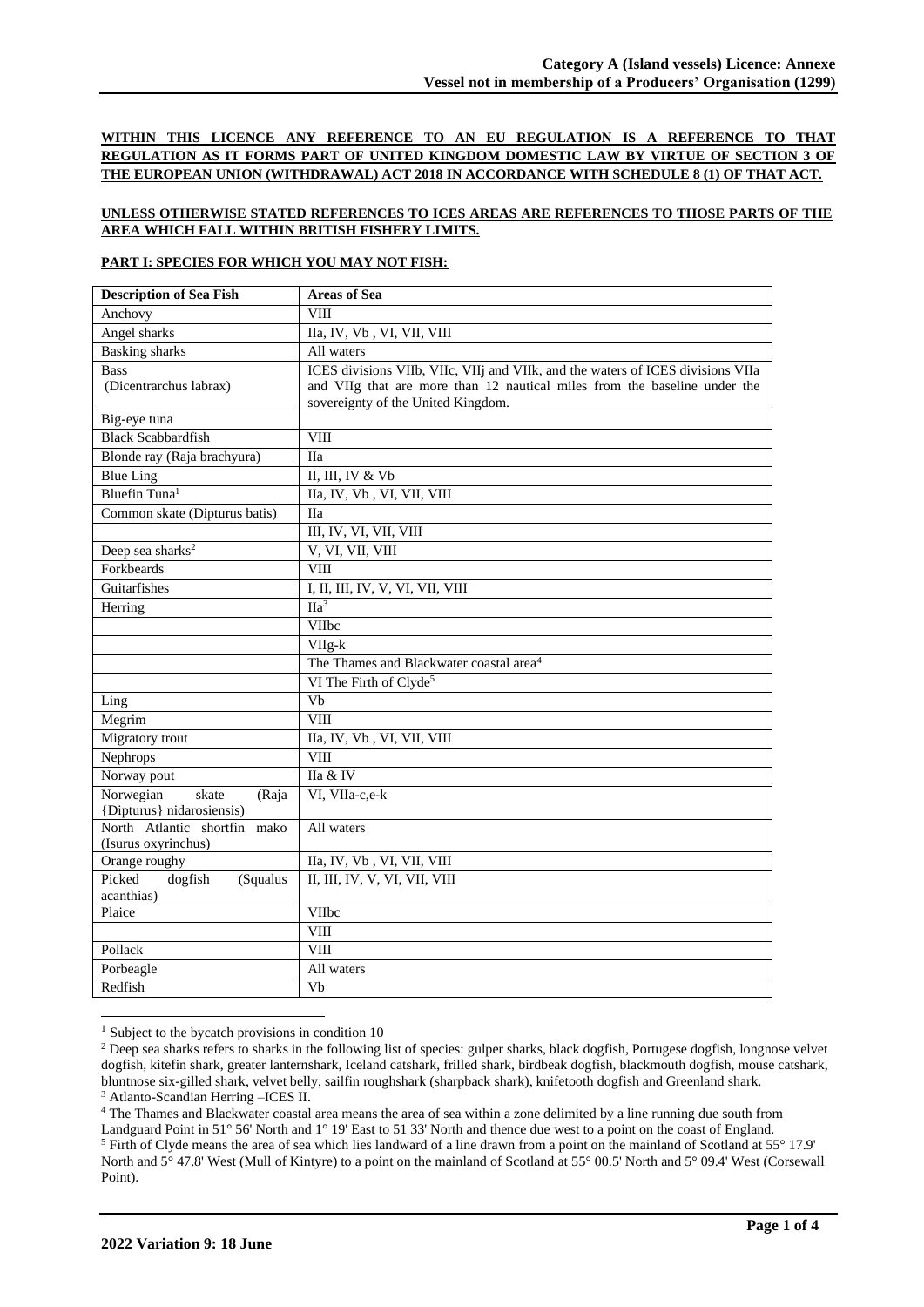| Roundnose Grenadier             | Ш                                            |  |  |
|---------------------------------|----------------------------------------------|--|--|
| Salmon                          | IIa, IV, Vb, VI, VII, VIII                   |  |  |
| Sandeels                        | Scottish Inshore Waters <sup>6</sup>         |  |  |
| <b>Skates and Rays</b>          | <b>VIII</b>                                  |  |  |
| Small-eyed<br>(Raja<br>ray      | IIa, IV, VIa, VIb, VIIa-c, VIIe and VIIh-k   |  |  |
| microocellata)                  |                                              |  |  |
| Smooth<br>lanternshark          | IIa, IV                                      |  |  |
| (Etmopterus pusillus)           |                                              |  |  |
|                                 | I, V, VI, VII, VIII                          |  |  |
| Sole                            | <b>VIIbc</b>                                 |  |  |
|                                 | <b>VIII</b>                                  |  |  |
| Starry Ray (Amblyraja radiata)  | IIa, IIIa, IV, VIId                          |  |  |
| Thornback ray (Raja clavata)    | Шa                                           |  |  |
| Tope shark (Galeorhinus galeus) | When taken with longlines in IIa, IV; and in |  |  |
|                                 | I, V, VI, VII, VIII                          |  |  |
| Undulate Ray (Raja undulata)    | VI                                           |  |  |
| White sharks                    | IIa, IV, Vb, VI, VII, VIII                   |  |  |
| White Skate (Rostroraja alba)   | VI, VII, VIII                                |  |  |
| Whiting                         | <b>VIII</b>                                  |  |  |

## **SPECIES FOR WHICH YOU MAY NOT FISH CONTINUED**

| <b>SPECIES</b> | <b>AREAS</b><br><b>SEA</b> |
|----------------|----------------------------|
|                |                            |

## **PART II: QUOTA LIMITATIONS OF TAC STOCKS**

# **LICENCE HOLDERS ARE REMINDED THAT QUOTA LIMITS ARE IN LIVE WEIGHT.**

For the conversion factors that apply see the bottom of this Annexe.

| <b>TAC SPECIES</b>   | <b>SEA AREA</b>      | <b>QUOTA LIMIT</b>                                                                       |  |
|----------------------|----------------------|------------------------------------------------------------------------------------------|--|
| Anglerfish           | VII                  | 6.5 tonnes                                                                               |  |
| $\mathrm{Cod}$       | VIIa                 | $0.05$ tonnes                                                                            |  |
|                      | VIIb-c, VIIe-k, VIII | 0.2 tonnes (Strictly bycatch only)                                                       |  |
|                      | VIId                 | 1 tonne                                                                                  |  |
| Greater Silver Smelt | VII                  | 0.1 tonnes per trip                                                                      |  |
| Haddock              | VIIa                 | 1 tonnes                                                                                 |  |
|                      | VIIb-k, VIII         | 2 tonnes                                                                                 |  |
| Ling                 | VII, VIII            | 0.5 tonnes                                                                               |  |
| Megrim               | VII                  | 5 tonnes                                                                                 |  |
| Nephrops             | VII                  | 8 tonnes over the period 00:00 1 April<br>2022 to 23:59 hours 30 June 2022<br>inclusive. |  |
| Plaice               | VIIa                 | 3 tonnes                                                                                 |  |
|                      | VIId-e               | 8 tonnes                                                                                 |  |

6 "Scottish inshore waters" means the sea adjacent to the coast of Scotland and to the landward of a limit of 6 nautical miles from the baseline from which the territorial sea is measured, up to the mean high water mark of ordinary spring tides.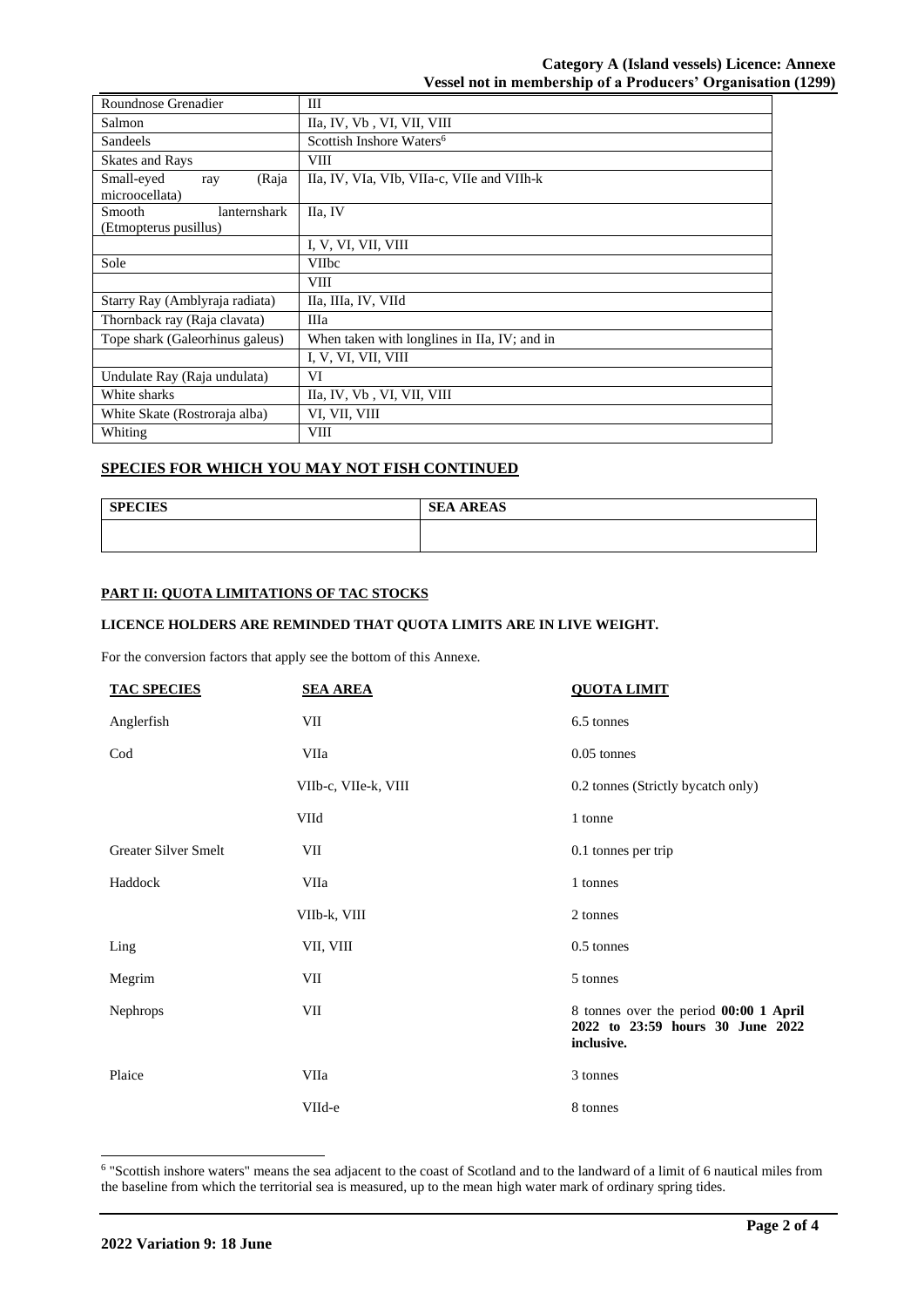|                     |                                                                                                                                        | $\alpha$ esser not in inclinuel simple a 1 rouncers. Organisation (1299)                                                                      |
|---------------------|----------------------------------------------------------------------------------------------------------------------------------------|-----------------------------------------------------------------------------------------------------------------------------------------------|
|                     | VIIf-g                                                                                                                                 | 1.5 tonnes                                                                                                                                    |
| Pollack             | VII                                                                                                                                    | 3.5 tonnes                                                                                                                                    |
| Saithe              | VII, VIII                                                                                                                              | 0.2 tonnes                                                                                                                                    |
| Skates & Rays       | VIId                                                                                                                                   | 2.3 tonnes                                                                                                                                    |
|                     | VIa-b & VIIa-c, e-k                                                                                                                    | 7 tonnes, of which no more than 1.5<br>Small-eyed<br>tonnes<br>(Raja<br>ray<br>microocellata) to be fished in VIIf-g only                     |
| Sole                | VIId                                                                                                                                   | 2 tonnes                                                                                                                                      |
|                     | <b>VIIe</b>                                                                                                                            | 1.5 tonnes                                                                                                                                    |
|                     | VIIf-g                                                                                                                                 | 0.3 tonnes                                                                                                                                    |
|                     | VIIa                                                                                                                                   | 0.5 tonnes                                                                                                                                    |
| Whiting             | VIIa                                                                                                                                   | 0.1 tonnes                                                                                                                                    |
|                     | VIIb-k                                                                                                                                 | 2.5 tonnes                                                                                                                                    |
| Herring             | VIIa                                                                                                                                   | 0.1 tonnes                                                                                                                                    |
|                     | VIId                                                                                                                                   | 75 tonnes                                                                                                                                     |
|                     | VIIe-f                                                                                                                                 | 0.1 tonnes                                                                                                                                    |
|                     | VIIg-k                                                                                                                                 | 0.1 tonnes                                                                                                                                    |
| Horse Mackerel      | VIIa-c, VIIe-k, VIIIa,b,d,e                                                                                                            | 0.25 tonnes                                                                                                                                   |
|                     | IVb, IVc and VIId                                                                                                                      | 1 tonne                                                                                                                                       |
| Mackerel            | Vb, VI, VII, VIIIabde                                                                                                                  | 10 tonnes Please note that this quota limit<br>excludes fish caught and landed by vessels<br>using handline gear in sea areas VIIe-h<br>only. |
|                     | VIId handline (additional limit for vessels<br>authorised in accordance with section 20 of<br>the schedule to this licence)            | 2 tonnes                                                                                                                                      |
| Sprat               | VIIde                                                                                                                                  | 0.5 tonnes                                                                                                                                    |
|                     |                                                                                                                                        |                                                                                                                                               |
| DEEP-SEA SPECIES    | <b>SEA AREA</b>                                                                                                                        |                                                                                                                                               |
| Alfonsinos          | VII, VIII                                                                                                                              |                                                                                                                                               |
| Forkbeards          | VII                                                                                                                                    |                                                                                                                                               |
| Red seabream        | VII, VIII                                                                                                                              |                                                                                                                                               |
| Roundnose grenadier | VII                                                                                                                                    |                                                                                                                                               |
|                     | A quota limitation of 100kgs per fishing trip will apply, either singly or collectively, to the above deep-sea stocks in the sea areas |                                                                                                                                               |
| described.          |                                                                                                                                        |                                                                                                                                               |
|                     | Live weight shall be calculated by multiplying landed weight by the conversion factors set out below.                                  |                                                                                                                                               |
| Species<br>Code     | <b>Fillets</b><br>Gutted<br>Gutted &<br>Headed                                                                                         | Parts                                                                                                                                         |